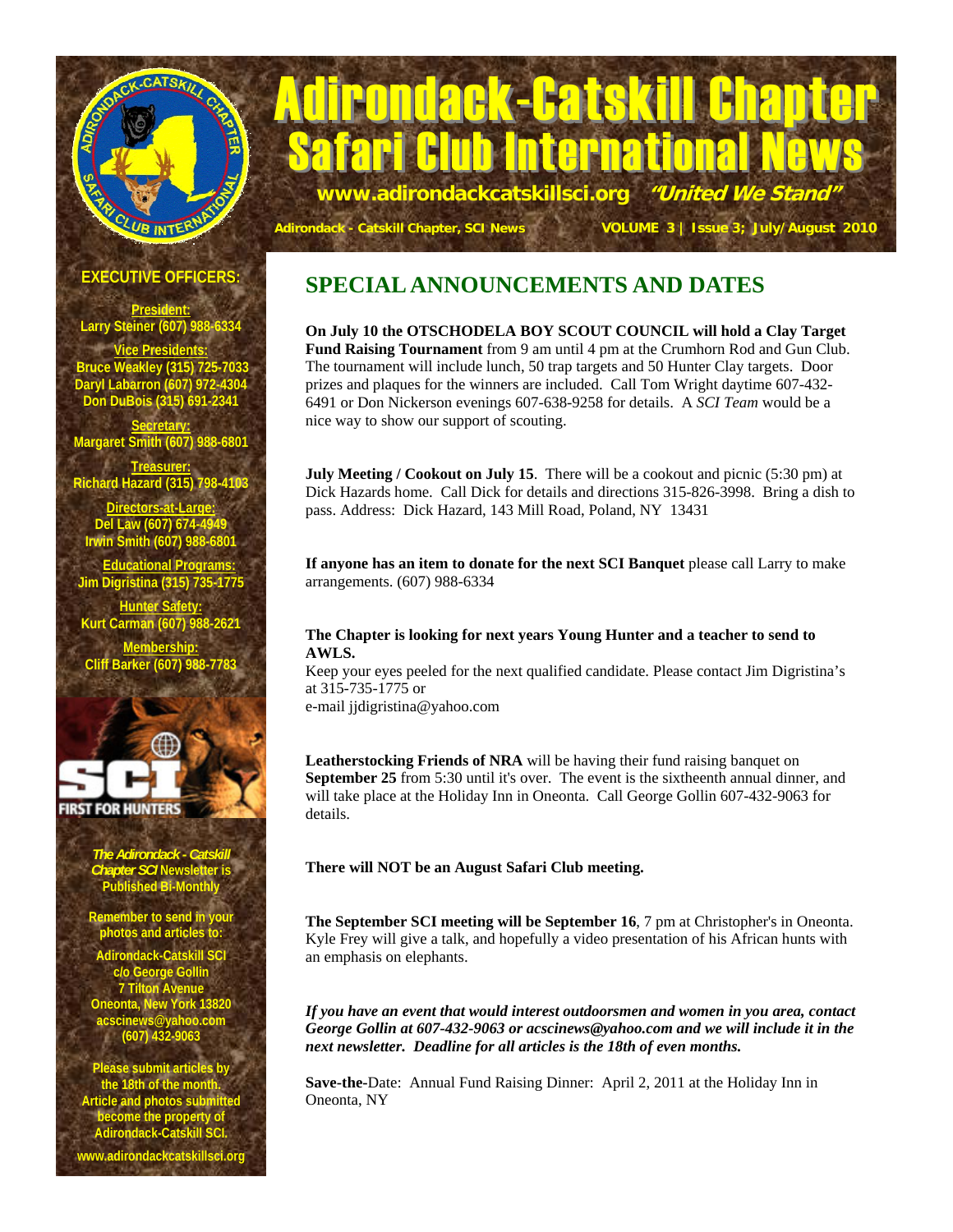### **Mexico Hunting Trip**  by Frank Zitz

#### Hello Everyone,

I just returned from hunting oscillated turkey and brocket deer in the Yucatan Peninsula, Mexico. This was a great trip, inexpensive and very similar to being in Africa . We started out by flying into Campeche , Mexico . It is in the Yucatan Peninsula near Guatemala . It was a three hour drive to camp but we were in camp the same day. The jungle is a beautiful place, interesting trees and flowers. There are many



types of birds and mammals like tapir, spider monkeys, pumas, coatimundi, peccary, brocket deer, and jaguar. Jaguars and Tapir are protected but as you can see by the track on photo 13, they are there. There are also many types of birds of prey including forest eagles. The accommodations were good. The food was great. They cooked steak, fresh fish and wild game. Arturo Malo our outfitter, is from Mexicali . I met him at SCI seven years ago. He's a great host. The guides and staff are all Mayan. They have such an amazing history. There are ruins throughout the jungle. They were there 1000 years B.C. Everyone saw or heard turkeys every day and every hunter in camp got one or two mature birds. Five out of six shot brocket deer, two of them will make the top 10 in the SCI record book. I also had a chance to shoot a greater curassow. They are a large iridescent black hen turkey size bird. I had to borrow this photo to show you one. When I saw the bird we were creeping up to a small water hole in the jungle. My guide said he had seen one earlier in the season. We quietly moved through the forest and walked right into the bird. I was surprised how large and brilliant their feathers were. I hesitated one or two seconds and it disappeared into the undergrowth. The guide turned around and looked at me in disbelief. I explained to him in Spanish that it was the first one I had seen and I needed to look at it for a few seconds. I explained to him it would be like seeing a beautiful woman out here in the middle of nowhere. He laughed. Unfortunately I did not get one. I photographed a beautiful five year old bird displaying for about fifteen minutes after I had already shot my birds. On the drive to the airport we stopped to visit a large site with famous Mayan ruins. This was once a large commercial city. It's incredible what these people did. On the way home we stopped at a nice hotel and had a great traditional dinner on the Gulf of Mexico . It was a great way to end the trip and we flew out the next morning. I was so pleased with the trip that I booked the camp for next year. If you are interested in going on this inexpensive hunt email me for information. The cost of the hunt is \$3000 which includes your first turkey.

Best regards, Frank



#### **NEW YORK OUTDOOR NEWS Chenango County club's Youth Day continues to grow** obtain a \$2,000 grant from the<br>National Rifle Association to

#### **By Jeff Murray**

30.2010

**By Jeff Murray**<br>Contributing Writer<br>Upton, N.Y. — It started out<br>10 years ago with 35 kids, but<br>on April 10, members of the<br>Rockdale Rod and Gun Cub in the Chenango County community of Upton treated 86 youth<br>to a taste of the outdoors. And it was all free.

Youth Day at the club was originally sponsored by the National Wild Turkey<br>Federation, along with support<br>from the National Rifle<br>Association, Trout Unlimited,<br>New York Bowhunters, 4-H shooting sports and other groups.

These days, the Adirondack-<br>Catskills chapter of Safari Club<br>International sponsors the<br>event, but the purpose has<br>always been the same — to get



youngster takes his turn at the air rifle station at the Rockdale Rod and Gun Club's Youth Day event

kids interested and excited about fishing, hunting and other<br>outdoor pursuits.

"It's to introduce kids into our gun club, and introduce them to<br>what's available," said coordinator Ron Meek. "We shoot air nature and interest. We show an<br>dermy, turkey calling. One of<br>the best things I get out of it (is<br>the feedback). We had a lady and her husband and five kids.<br>They shot pellet guns. She said<br>This is great. They can't do this<br>at home.' It adds to it."

The food and activities are free for the youth, thanks to the<br>support of the Rockdale Rod<br>and Gun Club and the other groups that support the event,<br>Meek said.

This year, organizers raffled<br>off a lifetime sportsman license<br>- a \$765 value – for one of the lucky participants. Tickets for<br>the raffle were \$10 apiece and<br>they sold 250 tickets, Meek said.<br>Proceeds from the raffle help pay for the youth day, he said. Every year, organizers like to<br>
Every year, organizers like to<br>
start off the youth day with a<br>
demonstration of working dogs,<br>
and this year, participants got to<br>
watch Labrador retrievers in action. Meek said.

Youth of all ages enjoyed the day.

"My granddaughter was here, Asy grandcaugner was nete,<br>and she's four months old. The<br>oldest were probably 16 or 17. It<br>runs the gamut," Meek said.<br>Tone family was there for the<br>fitst time. They brought their<br>granddaughter. They said, 'If it<br>it doesn ice cream.' They were the last

ones to leave. Once Safari Club International took over sponsorship of the<br>event, organizers were able to



Fly-tying was one of the many activities available at the<br>Rockdale Rod and Gun Club's annual Youth Day event.

purchase air guns, archery<br>equipment and other needed<br>items, Meek said. Putting on the event is a lot of hard work, but at the end of the day, it's worth the time and<br>effort, he said. **Members can access**   $^{\prime\prime}{\rm H}^{\prime}{\rm s}$  just a great effort. We just have a great time with it," Meek said. "The kids thank you when

they're done. It's just a great

PAGE 7

**our website with: User name: ACSCI Password: ACSCI2006**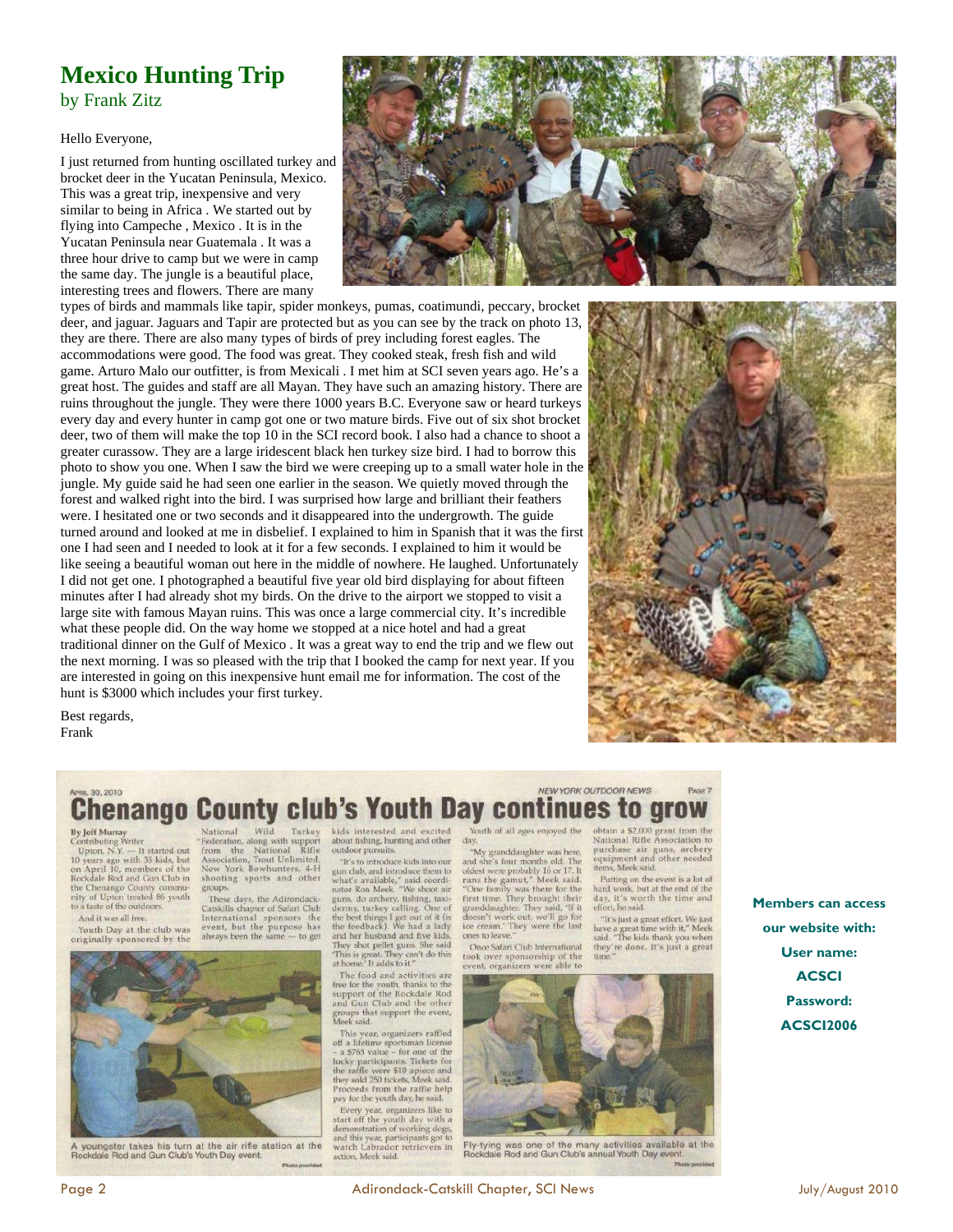# **2010 Banquet Memories**









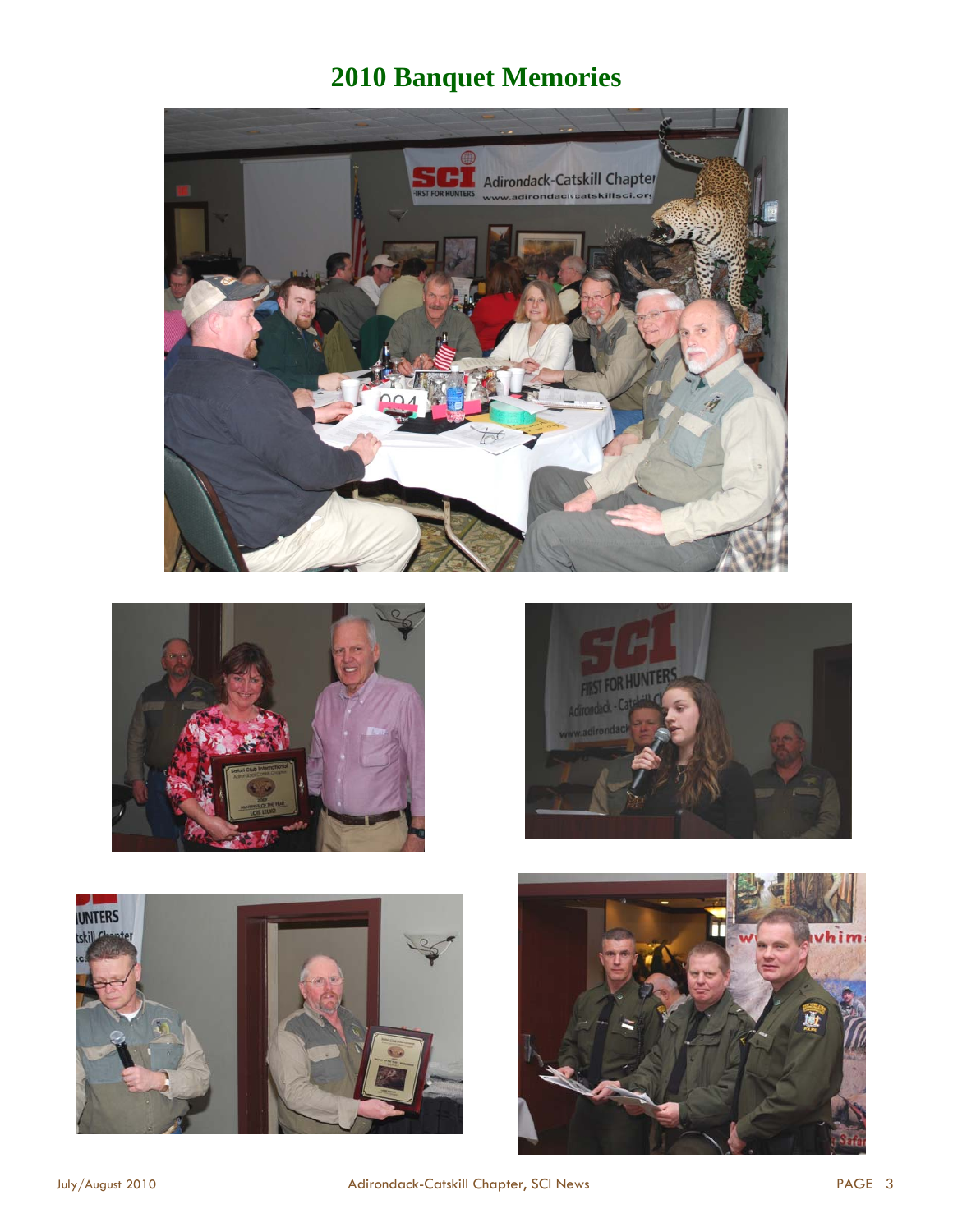# **Greg Dye...**

During the winter of 2009, ACSCI member Terry Horan met a young man who changed his life. Terry is an avid bow hunter who manages to keep his shooting skills honed during the winter months by shooting in an indoor archery league sponsored by Straight Arrow Archery Shop of Chadwicks, NY. As good a shot as Terry is, he was never able to beat Greg Dye. Greg has been the leagues high scratch shooter and "Shooter of the Year" for 4 years running.

 Although Greg is blessed with outstanding archery skills, he was dealt a bad hand of cards. Greg is suffering from the long term effects of radiation poisoning resulting from treatments received from an earlier bout with cancer. Although Greg is now cancer free, it is the radiation treatments he received at the age of 16 that will end his life.

 Greg is now 40 years old and is an avid hunter. He has never had an opportunity to hunt Elk with a bow, and with only a few seasons left, it was doubtful he would ever live to fulfill that dream. That is until he met Terry.

Terry is a member of the Adirondack-Catskill Chapter of S.C.I.

 Terry is a masonry contractor and also a licensed guide in New Mexico . Archery elk hunting is his passion. Terry had an idea, and he approached the Board of Directors of ACSCI with a proposal to donate 10 days of his guide services to Greg if the chapter would raise the funds to send him to New Mexico .

 ACSCI President Larry Steiner and the rest of the board approved the idea and Larry quickly got the word out to the SCI family.

 The ACSCI was going to send Greg Dye on a New Mexico Archery elk hunt of a lifetime under it's first "Safari Wish Project".

 Chapter members soon organized a fundraising bar-b-que on Greg's behalf with the profits used to fund Greg's trip. Soon donations were coming in. The Flint Chapter of SCI was quick to lend a hand with a \$500.00 donation, as was Eva Wilson with SCI Humanitarian Services.

 SCI member Mark Audino, owner of Henley & Delamere, donated the airfare for both Greg and his nephew Matt, who went along to help Greg and to film the event.

 Larry Steiner, ACSCI President, donated the chicken, potatoes and coleslaw for the fundraiser and with help of the chapter and Greg's many friends, ACSCI was able to host a successful fundraiser on August 8th, 2009. By the end of the day, ACSCI raised over \$9,000.00. Greg was not lucky enough to draw a New Mexico elk tag, so ACSCI had to purchase a landowner tag at a cost of \$3,900.00.

 The hunt was scheduled for September 1st thru 10th. Greg and his nephew Matt left the Albany NY airport and flew into El Paso Texas , where they were met by Terry who had driven out a week earlier to set up camp and scout the area. They then quickly drove to the hunt area located approximately 130 miles north of El Paso , near the town of

Weed , New Mexico , in area 34.

 Greg and Terry hunted the Sacramento Mountains south of the Mescalero Indian Reservation for 10 days. Although Greg finally got a 45 yard shot at a nice bull, his arrow was deflected from its target by an unseen twig. Greg did not harvest an elk, but he was fortunate enough take a young mule deer buck and had a great time.

 Greg is extremely thankful to Terry and his friends from the Adirondack-Catskill Chapter of Safari Club International for giving him the opportunity to enjoy the hunting experience of a lifetime and to fulfill a life's dream.

A list of major donors follows:

\*Taxidermy on Greg's mule deer donated by Keith Kanclerz of Keith's Taxidermy Studio, Route 28, Forestport , NY A special thanks to Greg's friends in S.H.O.T.S. and Fred Delmedico of Straight Arrow Archery Shop Flint Chapter S.C.I. \$500.00 Safari Club International – Humanitarian Services \$500.00 Mark Audino – Henley & Delamere Adventure Consultants – 2 round trip airfares Larry Steiner-President A.C.S.C.I. Clinton Tractor Adirondack Motors Hazard Financial Services Bill Maier Phil Stewart Jason Kemper The Craft Agency O'Donnell's Pub & Grill Paradox Products HUD-SON Forest Equipment, Inc. Waterville Forest Fish & Game Club, Inc. Adirondack Post – 1118 American Legion – Coldbrook NY James DiGristina Jeffrey A. Fuey – Bowhunters Select Outfitters George Franke Adirondack Wildlife Studios – Michael Vickerson Kittler Creek Guide Service – Neil Skotarezak Frank's Guns – Frank Karas H.R. Beebe Construction Co

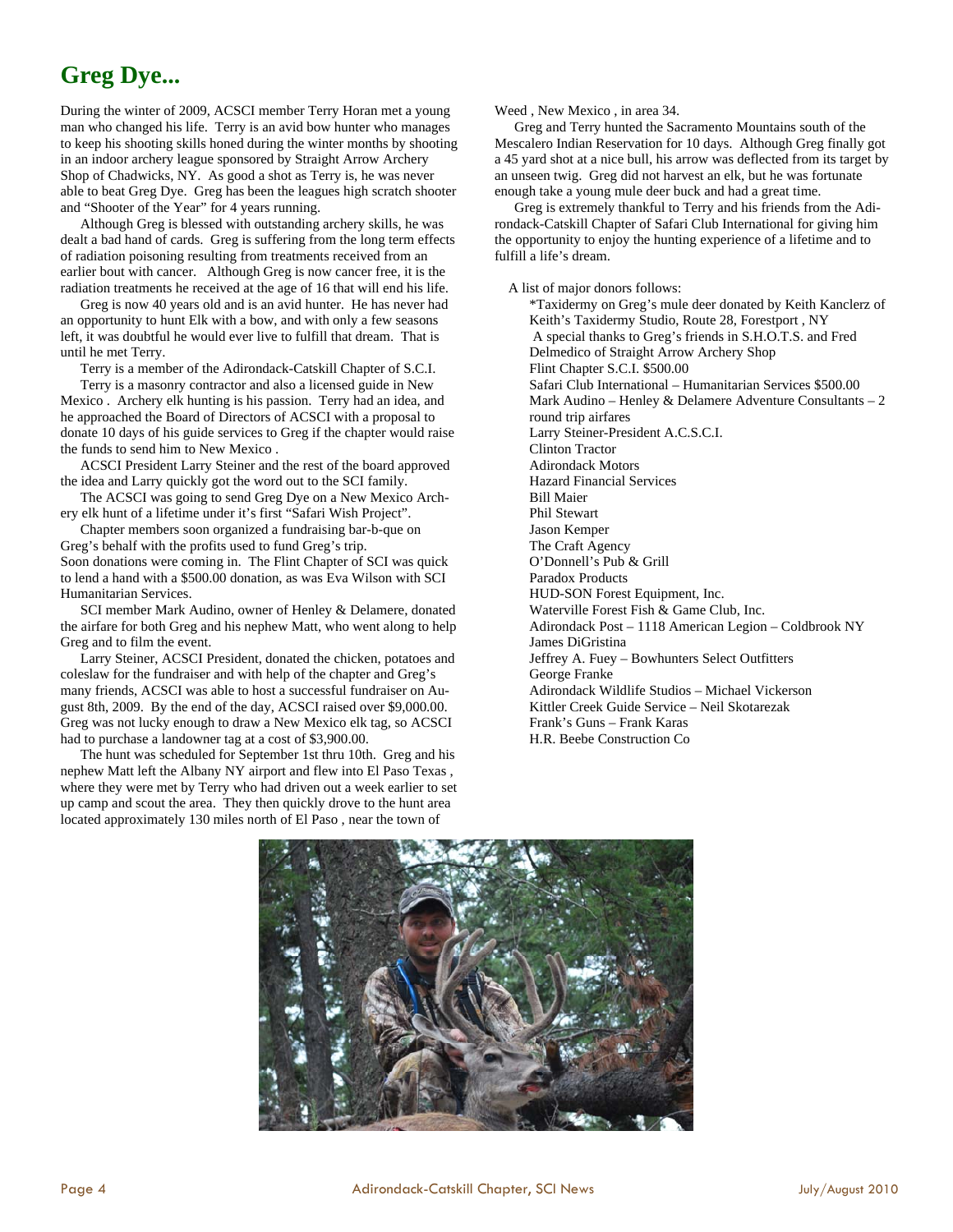### **Recent Safari by Kyle Frey**

# **Shootout On the Moose River Plains by G. Gollin**

No, there wasn't a real shootout on the Moose River Plain, that was just a journalistic trick to make you read the article, however, Marty Baker let attendees of the May SCI meeting know that trouble was brewing on the plains. It seems, according to The Weekly Adirondack, May 13 edition that the state DEC had closed the gates to the access roads at the Inlet and Cedar River entrances to the Moose River Plains Wild Forest. This land is one of the largest primative recreation areas in the state used by campers, fisherman, bird watchers, mountain bikers, hikers, hunters, and recently moose watchers. The economic benefits to the two nearby comunities of Indian Lake and Inlet has been huge over the years due to the ecotourism and outdoorsman's dollars the Moose River Plains draws.

 The state, as we all know is in a finacial pickle and so has no money for road and land maintanance. The May 28 edition of The New York Outdoor News said the costs to maintain the area include roadside mowing, gravel placement, grading, culvert replacement and removal of road hazards such as downed trees, but unfortanately one of the biggest maintenance issues centers around trash collection and removal left behind by party groups. The article went on to say that these activities decline after Labor Day and the DEC expects the roads to be opened again for hunting season. The DEC also said they will provide reasonable access accomodations to individuals with disabilities upon request.

 So this was looking pretty bad for New Yorks Outdoors enthusiasts until, according to the June 11 edition of the NY Outdoor News, the DEC and local officials worked out a deal to keep the roads open to traffic this summer through a creative state-local partnership. The state worked out a deal with the towns of Inlet and Indian Lake along with Hamilton County to cover the costs of maintenance for the season. Under the agreement, the towns and county would assist by providing gasoline, material, trucks, and law enforcement to help cover operational needs. This all came about just before the New York State Conservation Council was to anounce a Memorial Day Rally to protest the closing of the access roads. State Senator Betty Little said," This is a great example of local and state officials coming together, working cooperatively and acheiving a positive result. It's the kind of teamwork that is so important during this time of fiscal crisis. Losing the economic activity generated by the thousands of hikers, campers, sportsmen, mountain bikers,and other tourists who visit the Moose River Plains would have delt a severe financial blow to our Hamilton County communities."

 Thanks to the efforts of the thousands of people like Marty Baker getting the word out about what was happening with one of New Yorks great wilderness treasures we have all benefitted by keeping our open spaces accessable to all. Let's get out and enjoy this victory and this wilderness and don't take it for granted. If you have any questions or concerns over the status of the Moose River Plains please contact: NYSDEC Lands and Forests, Forest Preserve Mgmt; 625 Broadway FL5; Albany, NY 12233. Phone 518-473-9518 or NYSDEC Region 5; PO Box 296; 1115 NYS Route 86; Ray Brook, NY 12977. Phone 518-897-1310

 I recently returned from a 21 day safari in Botswana . I was hosted by my PH and old friend Mike Murray of Bottlepan Safaris. His concession is in the Chobe district, the far northwestern corner of Botswana , on approximately 500,000 acres (CH 12 for those familiar w/ Botswana ). This is true wilderness, untouched Africa yet due to 15 year government leases the camps are semi-permanent and quite comfortable: wall tents on teak decks, en suite private baths with running water, box spring and mattress beds, chef, etc. The terrain is largely flat, as is the entire country, with a 50 foot hill considered a mountain. There are no rivers or streams, the water supply being pans which fill up during the rainy season (October through March) and must sustain life during the dry season. Vegetation is a mix of mopane forest, young teak forest, and terminalia belts with plenty of camel thorn and other acacia trees mixed in, as well as a section plentiful with Mgongo trees.

 Hunting consists of slow-driving the roads/paths as the trackers look for fresh spoor from the top of the Land Cruiser. Once spotted, tracks are examined to determine if they are a mature male, and if so you then set out on foot following the track. Being relatively fit is a must as frequent and lengthy walks are involved to catch up to the quarry. This is especially so for elephant which on average will take 3 hours or so to catch up to, then often resulting in a one-tusker or simply tusks that are too small. Twelve to fifteen kilometer walks are not unusual. Mike's bushmen trackers, Latota and Kaielo, are superb almost to the point of being surreal. In three safaris with them, covering 12 weeks in total, they have only lost a track on a few occasions.

 The primary quarry this trip was two elephant (one of which charged from 20 yards in thick cover!) and a cape buffalo, though the bag also consisted of kudu, zebra, impala and warthog. I'm already looking forward to my next safari. I couldn't recommend Mike highly enough. His website is http://africanfieldsports.co.za/page/ botswana.



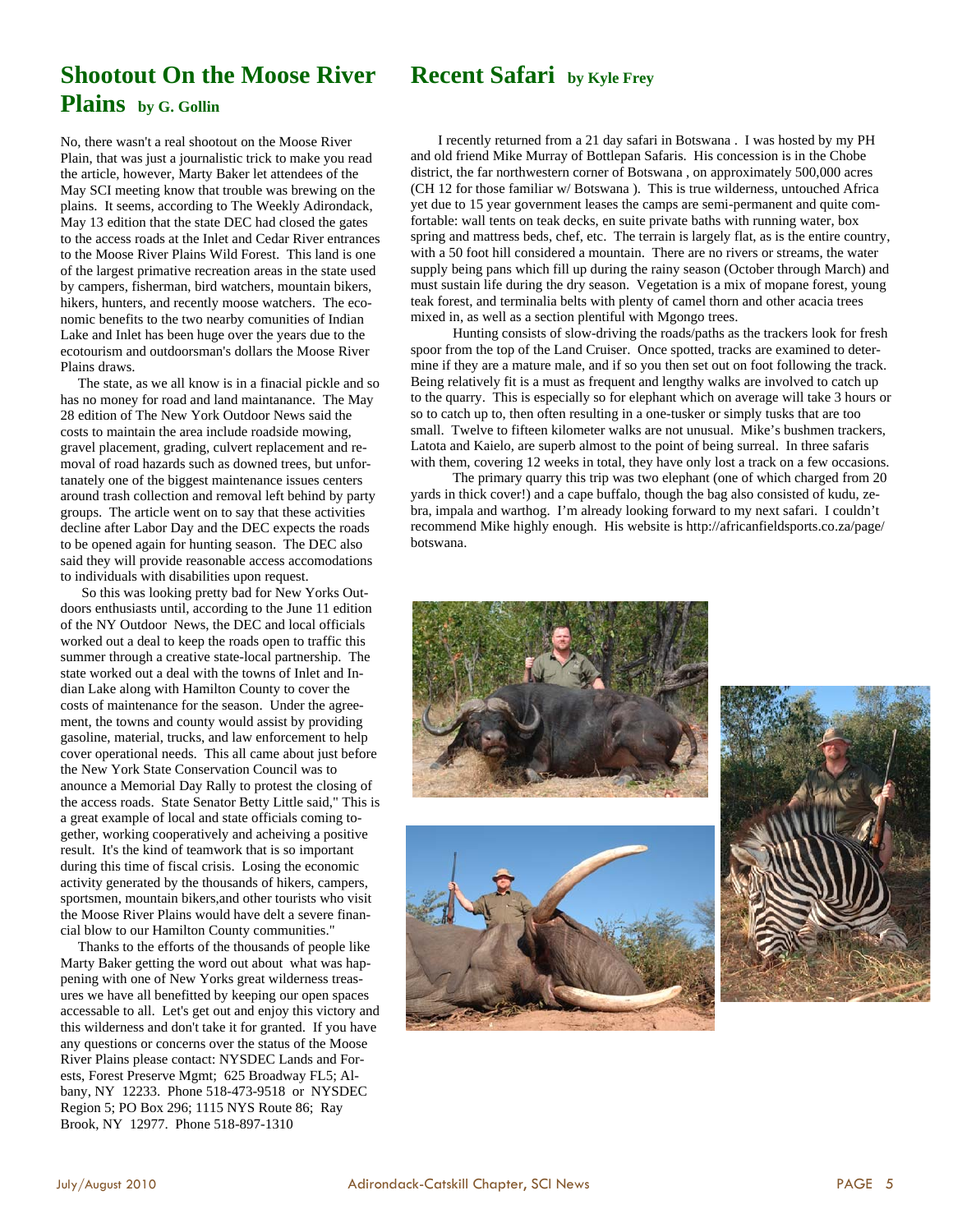**Adirondack Catskill Chapter and the Tri States Chapter are working together on a Wounded Warrior Project** to send **Steve Valyou** (his story bellow) on a hunt to South Africa. Scott Van Zyl of SS PRO SAFA-RIS, has generously donated a 7 day all inclusive African safari Including the trophy fees for 5 animals in August or September this year. Steve's wife will be going along to assist him. We are asking for donations to cover these expenses and send Steve on his way. Please make checks out to ACSCI and send them to, Larry Steiner, PO BOX 466 Otego, NY, 13825, Credit cards are also accepted.

My name is Stephen Valyou. I was born in Sharon, CT and raised in Dutchess and Columbia Counties of New York State. I grew up on an Estate that my father was the caretaker for so I was introduced to hunting and fishing at an early age. I played sports during high school and always took the first day of deer and fishing seasons off regardless. I never had the chance to land a monster or take a wall hanger but I have been rather successful nonetheless. I met my wife in 2000 and I accepted defeat in 2001 and we were married. She is one of the greatest things to happen to me. I was working for NYSDOT at the time that September 11<sup>th</sup> happened. I never had the opportunity to go down and help out first hand but it really bothered me that I felt I needed to do something to help. I just didn't know what that was exactly. Over the next couple of months things started to calm down and regain some sort of normalcy, but I was still burning to do something. It really pissed me off. I didn't know anyone personally that lost their life that day but I was a volunteer firefighter and it hit too close to home for me. Early on in 2002 I decided what I was to do. I was going to join the military and fight the War on Terrorism.

 My wife was not too happy at first but began to understand why I wanted to do such a thing and finally came to support me. So, at 27 years old I enlisted in the US Army. I left for training at the end of the year and came down with orders to FT Drum in upstate NY. My wife and I arrived there in May 2003 and I left for Afghanistan 6 weeks later. I was assigned to  $1<sup>st</sup>$  Brigade of the  $10<sup>th</sup>$ Mountain Division as a Combat Engineer. My Unit was stationed at a remote FOB bordering Pakistan. We had a number of different missions and responsibilities but the most exciting was working with EOD blowing stuff up!! This is when I decided I wanted to become an EOD (Explosive Ordnance Disposal) Technician. Soon after my return back to the States I volunteered and dropped my paperwork to go to EOD School. Once again my wife thought I was crazy for wanting to play with UXO's and IED's. Just before we left for EOD School my son was born (one of the other greatest things to happen). EOD School is almost a year long altogether. I graduated in February 2006 and came back down on orders to Ft. Drum once again. My wife loved this. Not!!!! I didn't see much of either my wife or son due to training and other obligations related to the job. We were set to deploy to Iraq in December of 2006. We deployed in the beginning of the month for a 15month deployment. I found myself becoming a Team Leader and having my own team members under me. My Team and another were sent to a FOB 40Km from Iran on the major suspected supply route between the two countries. As an EOD Team Leader I responded to approximately 500 different IED's and UXO's. I have been in numerous explosions both in and out of a vehicle. Injuries sustained were mainly minor and treated by medics. On 27Mar 2007 I responded to a suspected IED in a location know to harbor insurgents. Upon arrival I discovered there was indeed multiple IED's at this location. I rendered safe the IED's and secured the area. We were in the middle of 36 hour duration due to lack of



other EOD assets. I returned to the same area two other times within the next 48 hours in addition to a response from the other team also. This was starting to be our hottest area. On 29Mar2007 we had just finished clearing an IED in the southern tier of our AO (area of operation) when we were called to the same area as in the previous two days. "There was Intel that an IED was being placed on a bridge junction approximately 1000 meters from the other IED locations. Once we arrived I did what I needed to move our element along. I was clearing an IED the consisted of three 122MM projectiles placed on top of a 155MM projectile with a command wire initiation when I was shot by a sniper. I can't remember

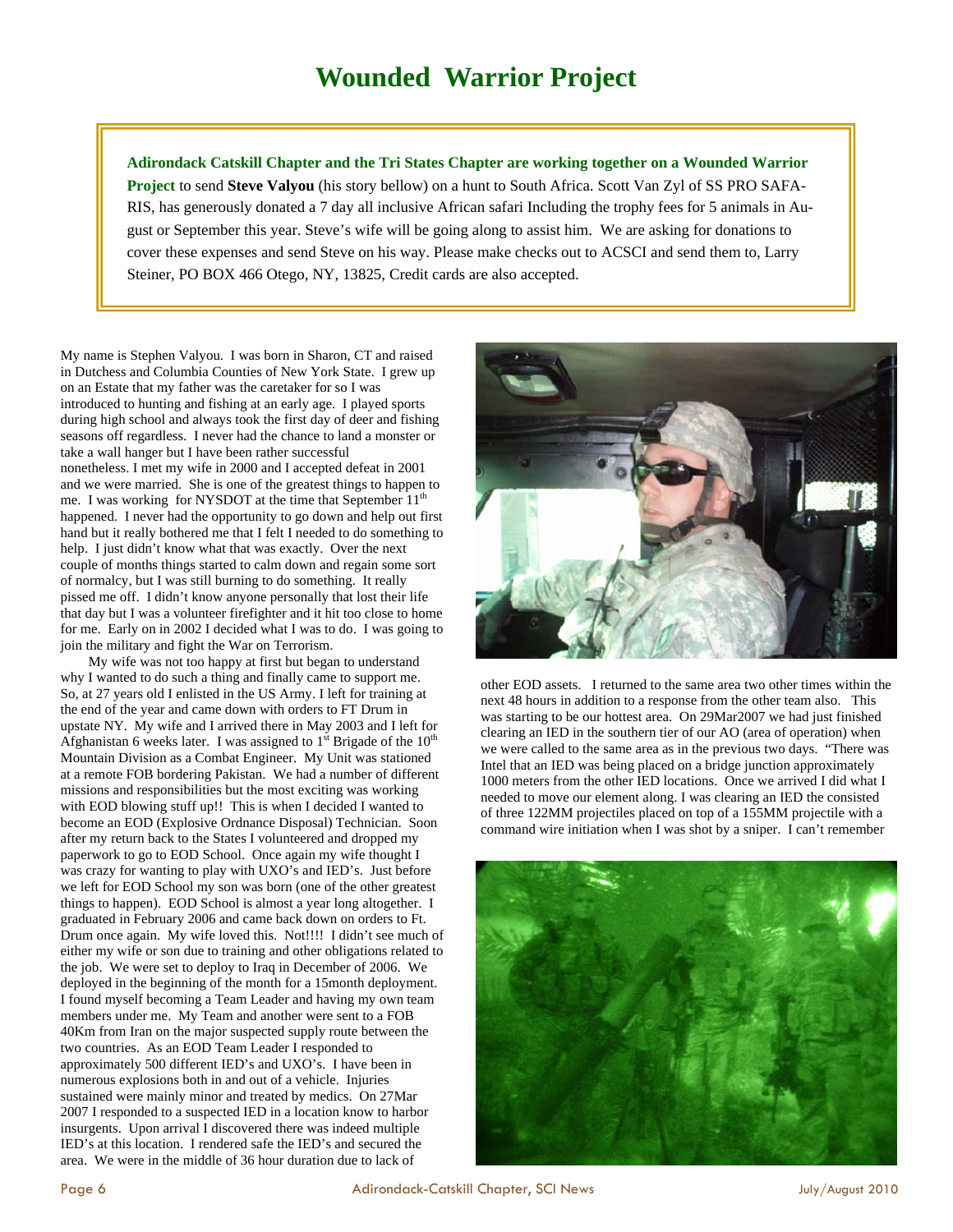all of what happened next but I do recall bits and pieces. I remember spinning around and falling to the ground. I can't remember hitting the ground but do recall a loud piercing sound in my head. I later found out that was when the round went through my spinal cord.

 The next thing I remember was looking at the sky wonder what the hell just happened. My first thought was a secondary IED went off. I tried to get up but the body didn't work. I could move my arms but that was about it. I thought my legs had been blown off but I was able to lean up and see them still there. That's when it hit me and I knew I had been shot. About this time my team members got to me and drug me to a BFV and began first aid. I remember bleeding a lot and I was going in and out of consciousness. I remember hearing the medivac helicopter trying to land but they were taking SAF so it took longer for them to find an LZ. I remember the flight Medic coming to get me and loading me up. The next thing I remember is land in Balad, Iraq and being brought to a surgical tent.

 I woke up two days later in Germany. I spoke to my wife for the first time for about 20 seconds. I was so weak and tired. I was then transported to Walter Reed Army Medical Center. I was reunited with my wife on 02Apr2007 there. It was here I learned the extent of my injuries. The snipers round had penetrated my body armor passing through both of my lungs, my liver, and heart finally severing my spinal cord and spine at the T-11, T-12 location. The round was found on the outside of the rear plate of body armor and the vest that I was wearing. We spend 3 weeks there before being transported to the Spinal Cord Acute Rehabilitation Center at the Tampa VA Hospital. I underwent back surgery and some other surgical procedures while in Tampa being discharged in June of 2007. I was awarded a Combat Action Badge, a Purple Heart, and a Bronze Star for my service in Iraq. Many people have come up to

me and thanked me and even called me a "Hero". I did what I had to do because it was my duty and obligation. To me that does not make me a Hero. To me the real Hero in this situation was my Team member that came to my aid and drug me from the line of fire. I am the type of person that does not desire special recognition and exposure. I did what I needed to do…

 My wife, son and myself returned back to NYS October of 2007 after undergoing outpatient physical therapy. I didn't make bow season but I was out in the woods on the opening of firearm season. I was able to get a small buck late in the season. Hunting from a wheelchair was new to me and presented itself with many challenges. As the next season approached I was presented with a mobile hunting shed on a trailer. This was given to me by an awesome guy I didn't even know. We had mutual friends only. That season I was able to harvest an 8pt buck from this shed on opening weekend. It was by no means a record book buck but to me it was the biggest I ever harvested. That buck hangs on my living room wall now. I had the buck mounted by a guy I consider a good friend now, Frank Zitz. I returned to the woods this past season but was not as successful though.

 I have come to realize that you as a person control what you can and can't do in life. I have learned that I can do just about anything I could before my injury. I'll be the first to tell you it's a hell of a lot more difficult and different though. I plan on trying to get back into fishing this year with my son. He is still a bit young for hunting but has joined me on a few occasions. Hunting from a wheelchair with a bow or firearm is both challenging and rewarding. I plan to continue to pursue both hunting and fishing in the years to come and even look forward to trying new hunting adventures.

*Adirondack Catskill SCI would like nothing more than to help this soldier and so many more like him out in this tiny way to say thanks for the HUGE sacrifices all our fighting men and women have made to keep our country a beacon of hope, freedom, and prosperity. While we go through our daily lives it's all too easy to forget that some folks, who we don't know and will never meet, have gone through hell to maintain our freedom. Therefore, we would like to support this noble cause, but we are currently looking for funding support and an affordable way to put a hunt together.* 

*If anyone can help us out this can stop being a nice story and start becoming a great reality.* 

*Please call Larry 607-988-6334 to see how you can make a difference.* 

#### **Donors to Date (July 2, 2010)**

Ed and Tracy Collins Bill Miller Paul Matula Bill Mayer George Gollin Jim Smith John Wagner and Judy Lutkowski Del Law Larry Steiner Hardy's Auto Meeker O'Rourke Post #1309

*Thank you all for your generous support, and let's make this list grow.*